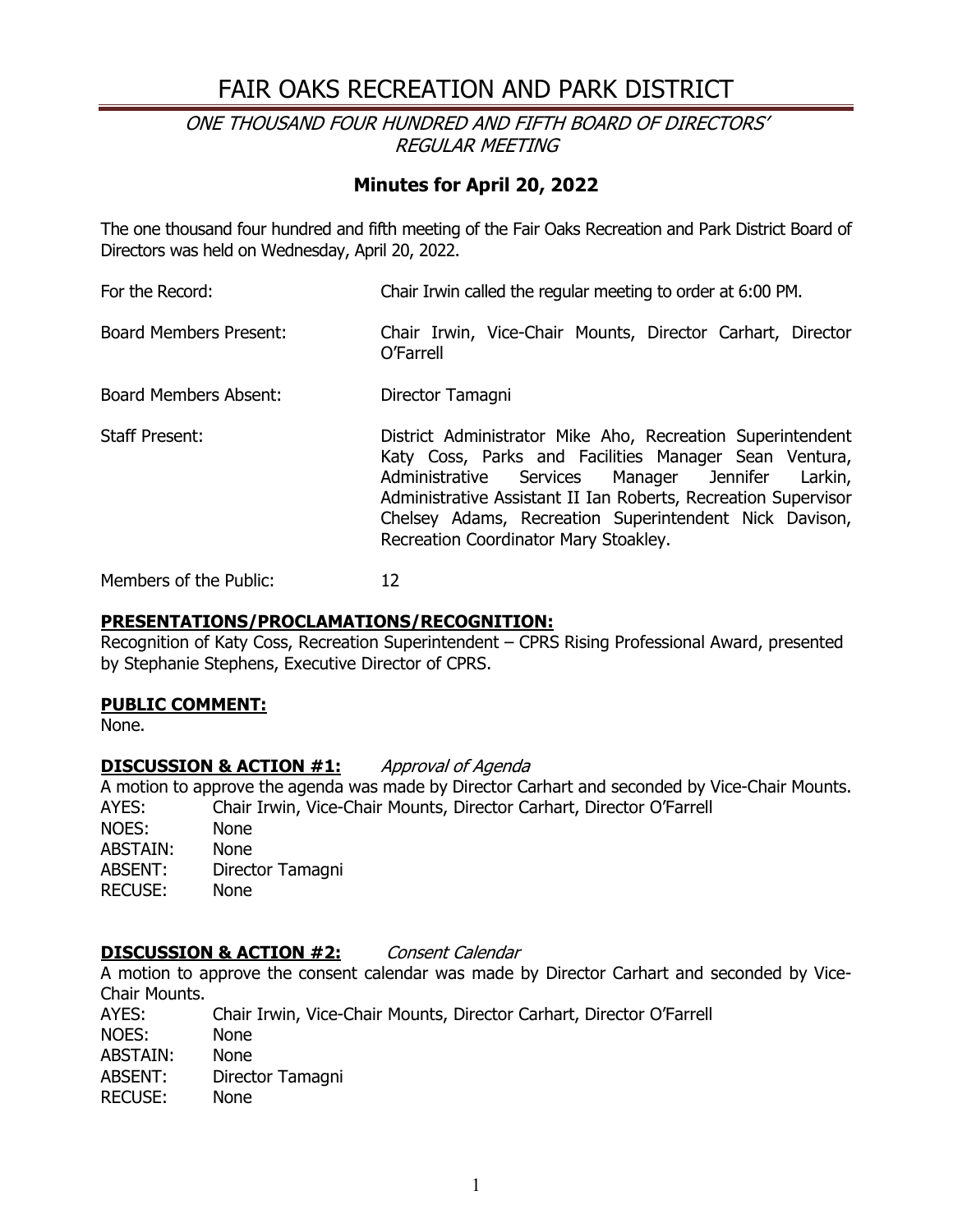ONE THOUSAND FOUR HUNDRED AND FIFTH BOARD OF DIRECTORS' REGULAR MEETING

## **Minutes for April 20, 2022**

**DISCUSSION & ACTION #3:** Monthly Fair Oaks Youth Advisory Board (FOYAB) Report. Mary Stoakley, Advisor to the Fair Oaks Youth Advisory Board, gave the April report.

**DISCUSSION & ACTION #4:** Discussion and Possible Action Regarding Approval of Arts and Entertainment Manager Position and Job Description.

A motion to approve the position but revise the job description and bring it back to the regular May meeting was made by Chair Irwin and seconded by Vice-Chair Mounts.

| AYES:           | Chair Irwin, Vice-Chair Mounts, Director Carhart, Director O'Farrell |
|-----------------|----------------------------------------------------------------------|
| NOES:           | None                                                                 |
| <b>ABSTAIN:</b> | <b>None</b>                                                          |
| ABSENT:         | Director Tamagni                                                     |
| RECUSE:         | None                                                                 |
|                 |                                                                      |

**DISCUSSION & ACTION #5:** Discussion and Possible Action Regarding Adoption of Resolution No. 042022-02 Approving Application for Infrastructure Revenue Enhancement (RIRE) Grant Funds.

• Resolution No. 042022-02: Resolution of The Fair Oaks Recreation and Park District of Sacramento County Approving Application For Recreational Infrastructure Revenue Enhancement Grant Fund.

A motion to adopt Resolution No. 042022-02 for the RIRE Grant Application was made by Vice-Chair Mounts and seconded by Director Carhart.

| AYES:    | Chair Irwin, Vice-Chair Mounts, Director Carhart, Director O'Farrell |
|----------|----------------------------------------------------------------------|
| NOES:    | <b>None</b>                                                          |
| ABSTAIN: | None                                                                 |
| ABSENT:  | Director Tamagni                                                     |
| RECUSE:  | <b>None</b>                                                          |

### **DISCUSSION & ACTION #6:** Discussion and Possible Action Regarding Award of Bid for

Village/Plaza Park Renovation Project.

A motion to approve the bid award to Bobo Construction with not to exceed \$20 million coming from Measure J funds was made by Director O'Farrell and seconded by Director Carhart.

AYES: Chair Irwin, Vice-Chair Mounts, Director Carhart, Director O'Farrell<br>NOES: None NOES: ABSTAIN: None ABSENT: Director Tamagni RECUSE: None

### **DISCUSSION & ACTION #7:** Discussion and Possible Action for Approval of the FY 22-23

Capital Plan.

A motion to approve the FY 22-23 Capital Plan was made by Director Carhart and seconded by Vice-Chair Mounts.

AYES: Chair Irwin, Vice-Chair Mounts, Director Carhart, Director O'Farrell<br>NOES: None NOES: ABSTAIN: None ABSENT: Director Tamagni RECUSE: None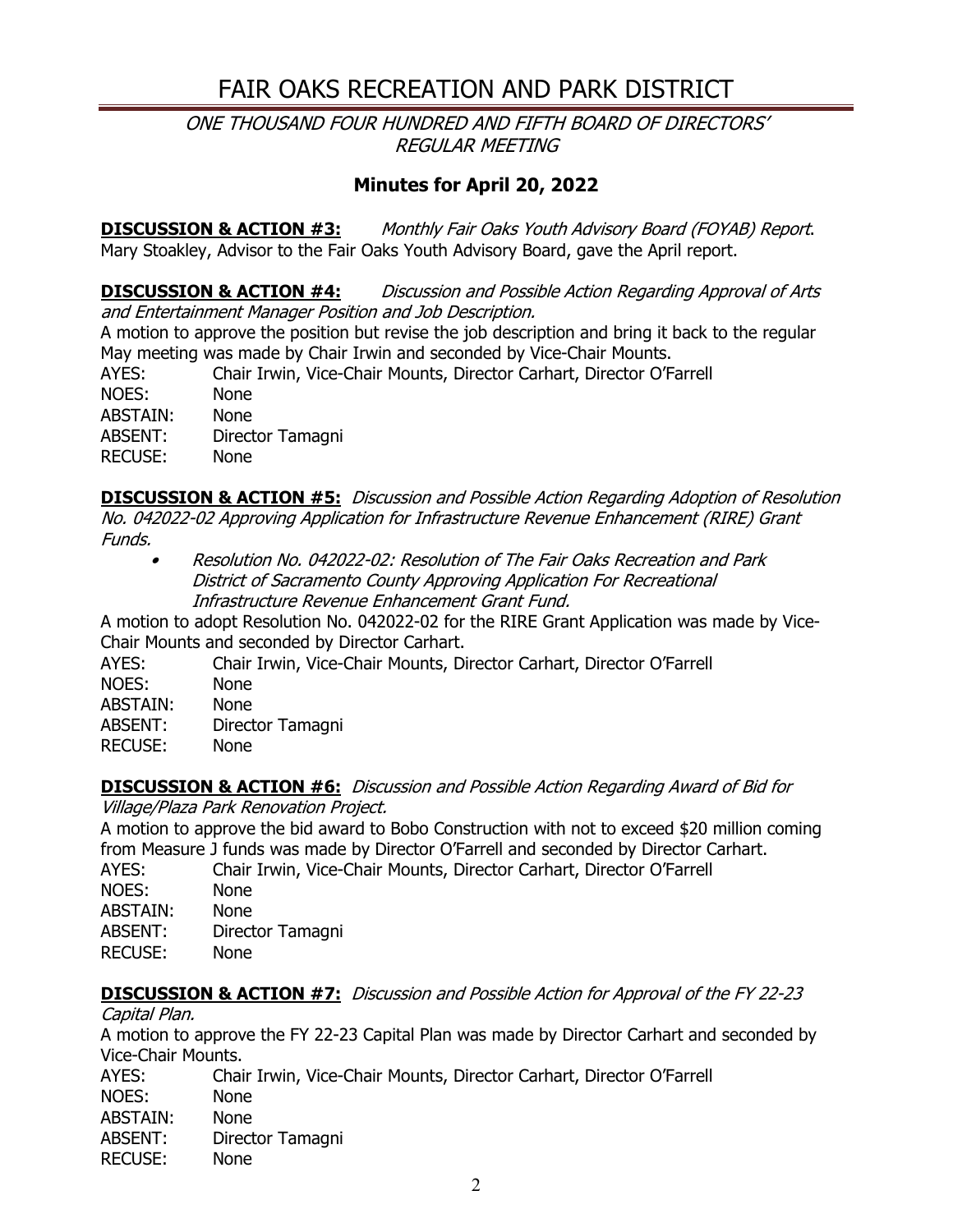### ONE THOUSAND FOUR HUNDRED AND FIFTH BOARD OF DIRECTORS' REGULAR MEETING

## **Minutes for April 20, 2022**

**DISCUSSION & ACTION #8:** Discussion and Possible Action Regarding Approval of Request for Qualifications (RFQ) for Broker Services for Employee Group Health Insurance.

A motion to approve the RFQ was made by Vice-Chair Mounts and seconded by Director O'Farrell.<br>AYES: Chair Irwin, Vice-Chair Mounts, Director Carhart, Director O'Farrell Chair Irwin, Vice-Chair Mounts, Director Carhart, Director O'Farrell

NOES: None ABSTAIN: None ABSENT: Director Tamagni RECUSE: None

**DISCUSSION & ACTION #9:** Discussion and Possible Action Regarding Approval of Memorial

Policy Update.

A motion to approve the Memorial Policy Update was made by Director Carhart and seconded by Chair Irwin.<br>AYES:

Chair Irwin, Vice-Chair Mounts, Director Carhart, Director O'Farrell NOES: None ABSTAIN: None ABSENT: Director Tamagni RECUSE: None

**DISCUSSION & ACTION #10:** Discussion and Possible Action Regarding Adoption of Resolution No. 042022-03 Amending the FY 21-22 Budget for Costs Related to Irrigation Controllers for Phoenix Park.

> • Resolution No. 042022-03 Amending the FY 21-22 Budget for Costs and Reimbursement for New Irrigation Controllers and Modems for Phoenix Park.

A motion to adopt Resolution No. 042022-03 was made by Vice-Chair Mounts and seconded by Director Carhart.

AYES: Chair Irwin, Vice-Chair Mounts, Director Carhart NOES: None ABSTAIN: None ABSENT: Director O'Farrell, Director Tamagni RECUSE: None

**DISCUSSION & ACTION #11:** Discussion and Possible Action on a Change Order for WMB to Implement Door Access Control Security Hardware for the Buildings, Including the Fair Oaks Village Park Community Center (Theater), Being Constructed and Renovated in Village/Plaza Park. A motion to approve the change order for WMB was made by Vice-Chair Mounts and seconded by Chair Irwin.

| Chair Irwin, Vice-Chair Mounts, Director Carhart |
|--------------------------------------------------|
| <b>None</b>                                      |
| <b>None</b>                                      |
| Director O'Farrell, Director Tamagni             |
| <b>None</b>                                      |
|                                                  |